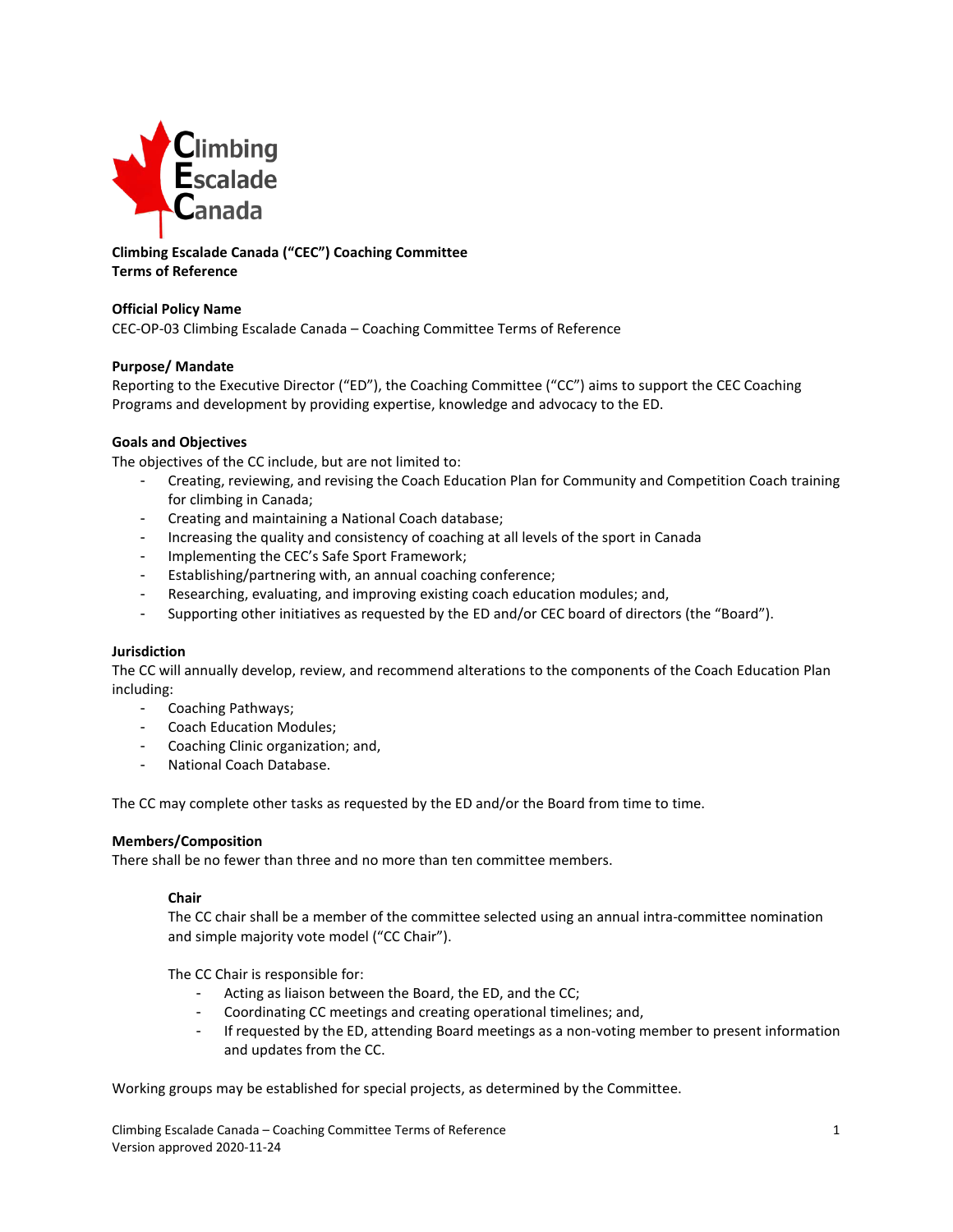From time to time the Committee may invite other individuals with subject matter knowledge to participate in and share their insights with the Committee, as deemed appropriate by the CC.

### **Membership Process**

The open call for applications shall be posted publicly on the CEC website no less than two (2) months before the term expiration of any committee member, with a deadline for applications no less than one (1) month before the term expiration of any committee member.

All individuals are welcome to join the CC; however, preference shall be given to those experienced in coaching sports. The ED, in their sole discretion, shall review the open call applications each year and recommend which of the applicants shall be appointed to the CC. Selected committee members must be endorsed by the board of directors.

The Board in its sole discretion, but preferably in conjunction with a recommendation from the ED, may remove any member of the CC or its subcommittees. Removal of members of the CC may be conducted regardless of whether cause for removal is established, but must be conducted respectfully.

Members of the Board may apply and be appointed to the CC ("**Regular Board CC Member**") provided they comply with the terms of this policy and undertake to refrain from representing the Board at CC meetings. Board members applying for membership on the CC must not participate in or be present at the endorsement process conducted by the Board in relation to the membership of the CC.

### **Term of Membership**

All appointments have a maximum term of two (2) years, starting on June 1. The CC Chair shall be responsible for ensuring the CC composition is split such that roughly half of the members shall face expiring terms each year. The CC Chair, in their sole discretion, may appoint certain CC members for a one (1) year term in order to ensure compliance with the previous sentence.

Upon the expiration of their term of membership, committee members interested in serving for an additional consecutive term must re-apply via the open call for applications and be re-appointed by the ED and Board. Prior involvement on the CC does not guarantee an appointment to the CC.

There are no limits to the number of consecutive terms for any one committee member.

#### **Accountability**

The CC reports, and is accountable, to the ED.

### **Work Methods/ Frequency**

#### **Work Methods**

All CC work will utilize a shared learning approach with an emphasis on discussion and evidence-based decision making.

#### **Frequency**

The CC shall hold at least 1 video call every quarter to set objectives and monitor progress on the completion of those objectives.

### **Meeting Process**

Every meeting must include:

- Meeting Chair Responsible for directing conversation and ensuring adherence to the agenda;
	- o Meeting chair may be someone other than the committee chair.

Climbing Escalade Canada – Coaching Committee Terms of Reference 2 Version approved 2020-11-24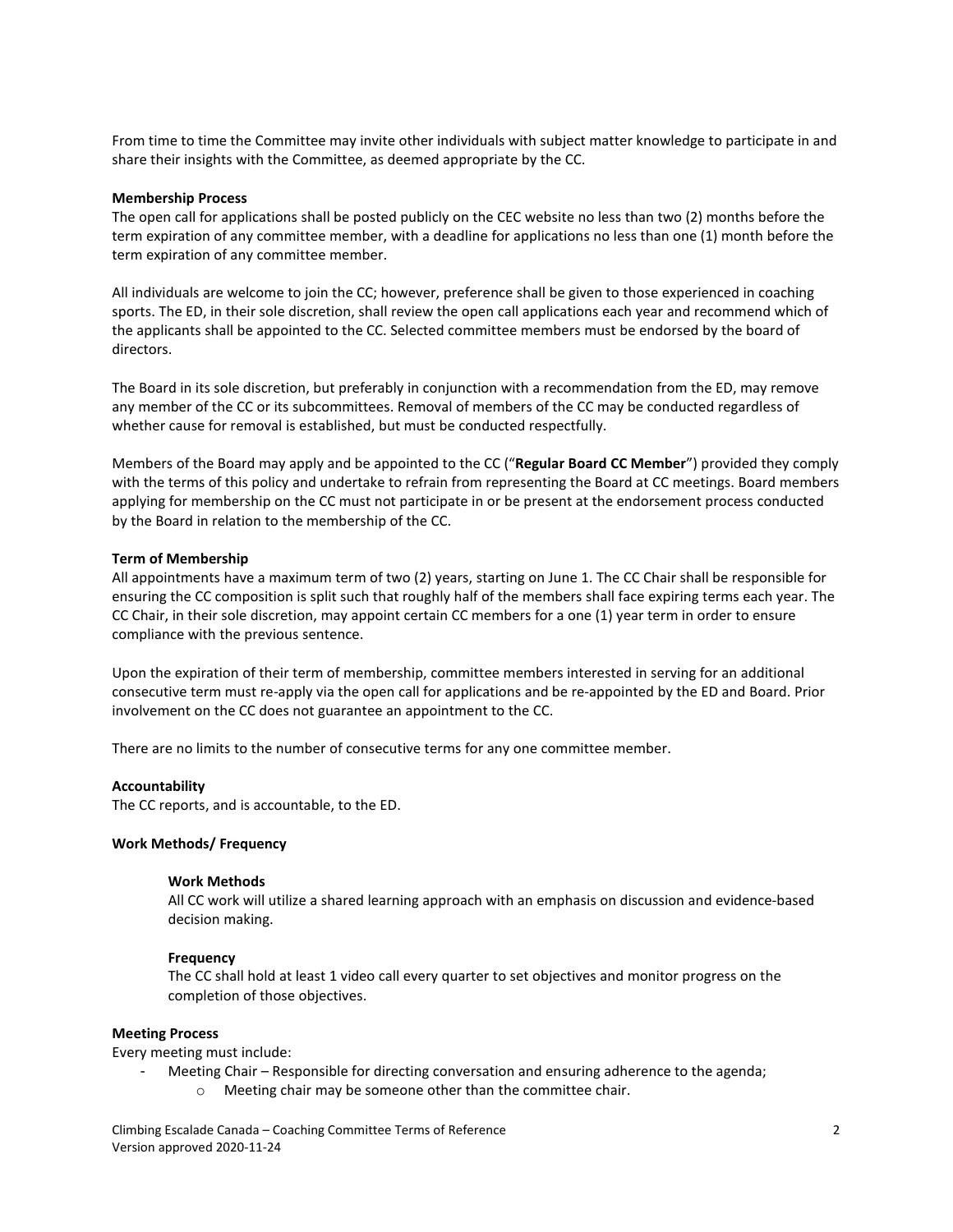- Secretary – Person appointed by the committee that is responsible for recording meeting minutes. Can be different or the same at each meeting.

# **Consensus Model and Voting Rules**

Decisions by the CC should be made via a consensus decision-making model. A consensus decision-making model is a group decision-making process in which group members develop, and agree to support a decision in the best interest of the whole.

If consensus cannot be reached, a vote shall be taken pursuant to the following requirements:

- A minimum of 60% of committee or sub-committee members need to be in attendance or by proxy order to achieve quorum to conduct business.
- If quorum is met, an action shall require at least 75% approval of the members in attendance or by proxy at the meeting.
- If a committee member is unable to attend, they may assign a proxy in writing to vote on their behalf.
- If quorum is met, the members shall vote using the either of the following methods, as decided by the meeting chairperson:
	- o show of hands, or
	- o anonymous ballot, as decided by the chairperson of the meeting.
- Board representatives, if in attendance, are present to represent the Board's interest, and cannot cast a vote. They will cast a vote at the Board level if needed.
	- o For greater clarity, Regular Board CC Members are not considered, and are not eligible to be, Board representatives for the purposes of this section. Accordingly, a Regular Board CC Member may not represent the interests of the Board as a Board representative and therefore may cast a vote. If a Board representative is required or requested to attend a CC meeting, a Board member other than the Regular Board CC Member must attend.

# **Reporting and Recommendations**

Reporting and recommendations shall be governed by the following rules:

- The CC shall develop and provide recommendations, and share them with the CC Chair and/or the ED;
- Recommendations or approvals are then presented to the Board, and if required, will be voted on by the Board.

# **Communications**

A group email and phone number list will be created for all members of the CC. The email and number list is ONLY to be shared amongst the CC members and must not be shared with anyone outside of the CC unless express permission to do so is granted by the ED.

The ED must only approve the sharing of email or phone numbers in accordance with applicable privacy and antispam legislation.

**Currency**

| Date of Last Update | Author                        | Description                        |
|---------------------|-------------------------------|------------------------------------|
| October 2018        | Unknown                       | <b>Drafted Policy</b>              |
| September 2020      | Borden Ladner Gervais LLP     | Updated policy and inserted policy |
|                     |                               | cross references.                  |
| November 2020       | <b>CEC Board of Directors</b> | Approval                           |

Policy No. CEC-OP-03 Pages: 3 Original Version Approved: 2018/10 Current Version Approved: 2020/11/24